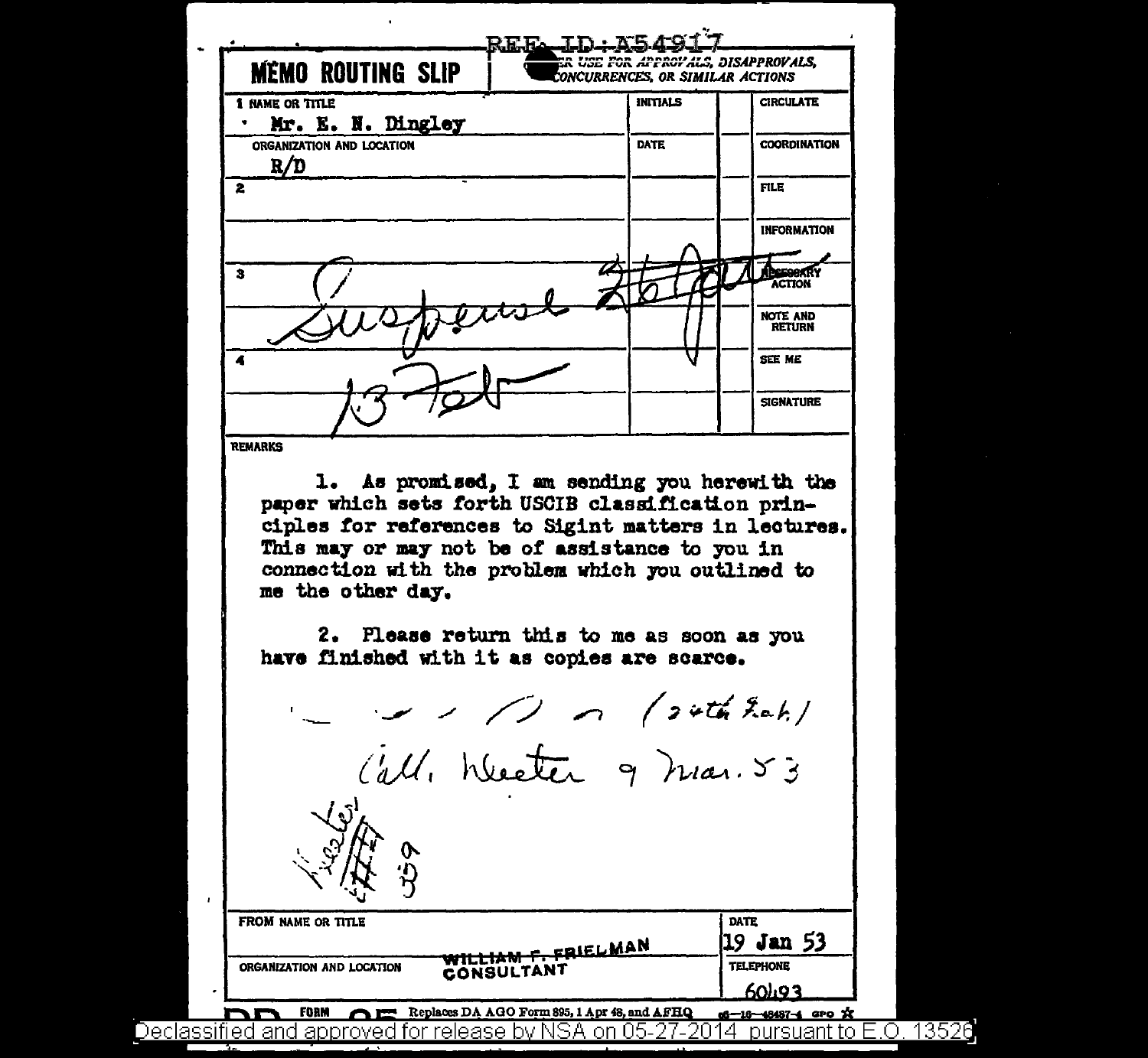File R USCIE Classification Principles for

| <b>USCIB</b><br>Classification | <b>ISIB</b><br>Classification | Subject Matter                                                                                                                                                                                                                                                                               |
|--------------------------------|-------------------------------|----------------------------------------------------------------------------------------------------------------------------------------------------------------------------------------------------------------------------------------------------------------------------------------------|
| Non-classified                 | (Not mentioned)               | Non-specific or hypothetical reference to<br>Communication Intelligence and Signal Intel-<br>ligence without any association of that<br>function with specific activities and<br>organizations other than Army Security<br>Agency as a whole and U. S. Naval Com-<br>munications as a whole. |
| RESTRICTED                     | <b>CONFIDENTIAL</b>           | Association of specific phases of Com-<br>munication Intelligence activity with<br>types of units.                                                                                                                                                                                           |
| <b>RESTRICTED</b>              | <b>SECRET</b>                 | Elementary principles of traffic analysis<br>and military cryptanalysis.                                                                                                                                                                                                                     |
| <b>RESTRICTED</b>              | <b>SECRET</b>                 | The terms "United States Communication<br>Intelligence Board" and "United States<br>Communication Intelligence Coordinating<br>Committee", and their abbreviations,<br>"USCIB" and "USCICC".                                                                                                 |
| CONFIDENTIAL                   | <b>SECRET</b>                 | Association of broad Communication Intele<br>ligence functions with specific activities<br>and organizations by name (except as pro-<br>vided under "non-classified", above).                                                                                                                |
| <b>CONFIDENTIAL</b>            | <b>SECRET</b>                 | Charts and descriptions of the organization.<br>of Army Security Agency, of Communications<br>Supplementary Activities, and of USCIB-<br>USCICC.                                                                                                                                             |
| <b>CONFIDENTIAL</b>            | <b>SECTIVI</b>                | Individual intercept and D/F station products<br>and operational effectiveness.                                                                                                                                                                                                              |
| <b>SECRET</b>                  | SECRET                        | Standing operating procedures and instruction<br>manuals governing the respective Communica-<br>tion Intelligence organization (except<br>instructions to processing activities govern-<br>ing their processing detail and the handling<br>and security of their final products.)            |
| <b>SECRET</b>                  | SECRET                        | Intercept assignments.                                                                                                                                                                                                                                                                       |
| <b>SECRET</b>                  | SECRET                        | Detailed intercept and D/F plans and over-<br>all operational effectiveness of intercept<br>and D/F organization as a whole.                                                                                                                                                                 |

### TOP SECRET COPSE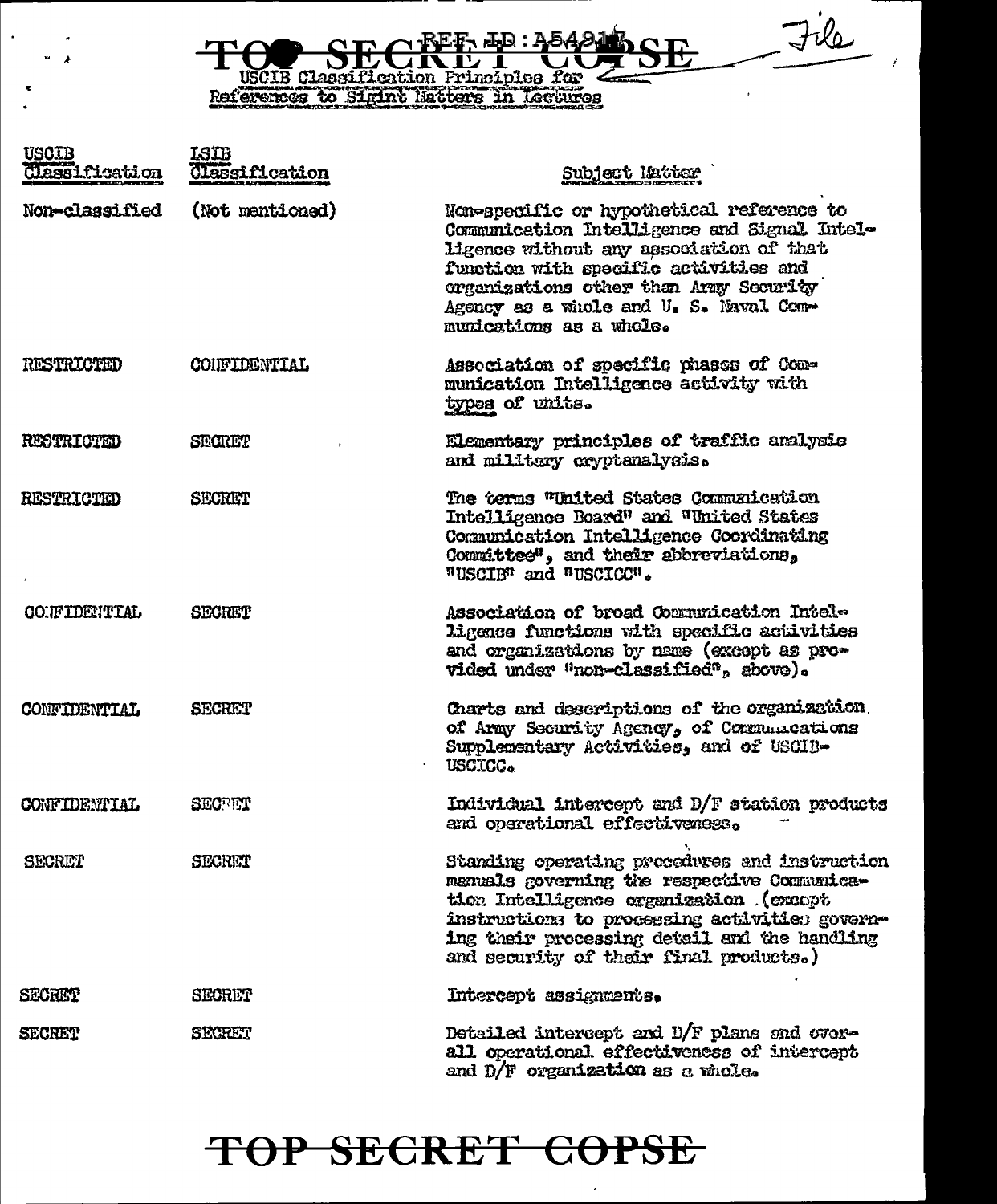# TOO SECRET GOPSE

 $\sim$  $\ddot{\phantom{0}}$ 

 $\langle \pmb{\epsilon} \rangle$  $\ddot{\phantom{0}}$ 

| <b>USCIB</b><br>Classification | <b>LSIB</b><br>Classification                  | Subject Matter                                                                                                                                                                                                                                                                                                                                                       |
|--------------------------------|------------------------------------------------|----------------------------------------------------------------------------------------------------------------------------------------------------------------------------------------------------------------------------------------------------------------------------------------------------------------------------------------------------------------------|
| SECRET                         | TOP SECRET                                     | General reference to the fact of crypt-<br>analytic success against low-grade<br>military cryptosystems during and before<br>World War II.                                                                                                                                                                                                                           |
| <b>SECRITY</b>                 | TOP SECRET                                     | References to the Comunications Intel-<br>ligence (identified as such) derived from<br>low-grade military cryptosystems during<br>World War II, and from those high-grade<br>systems in the case of which successful<br>cryptanalysis has already been revealed<br>by official action (e.g. the Congressional<br>investigation of the attack on Pearl<br>$H$ arbor). |
| <b>SECRET</b>                  | TOP SECRET                                     | Details of traffic analysis (not involving<br>high-grade call-sign decryption) as applied<br>to enemy communications during World War<br>II.                                                                                                                                                                                                                         |
| <b>SECRET</b>                  | (Not mentioned<br>but self-evident)            | Records of the proceedings of USCIB and<br>USCICC and sub-committees thereof, unless<br>more highly classified.                                                                                                                                                                                                                                                      |
| <b>TOP</b><br><b>SECRET</b>    | <b>GLIMP</b>                                   | The datailed mission of each Communication<br>Intelligence organization as a whole.                                                                                                                                                                                                                                                                                  |
| TOP SECREET                    | <b>GLINT</b>                                   | Instructions to processing activities<br>governing their processing in detail and<br>the handling and security of their final<br>products.                                                                                                                                                                                                                           |
| TOP SECRET                     | (Not authorised<br>under any<br>circumstances) | The fact of any peace-time collaboration<br>in Communication Intelligence matters<br>between U.S. agencies and foreign agencies.                                                                                                                                                                                                                                     |
| TOP SECRET                     | TOP SECRET GLINT                               | (Except as provided under "SECRET" above)<br>references to the Communication Intelligence<br>(identified as such) derived from crypt-<br>analysis of enemy military systems of<br>high-grade (except the highest grade)<br>during World War II, provided the references<br>cannot lead to inferences as to the specific<br>systems involved.                         |
| TOP SECRET                     | GLINT                                          | Detailed references to, and descriptions of,<br>cryptenalytic success against low-grade<br>military cryptographic systems during and<br>before World War II.                                                                                                                                                                                                         |
|                                |                                                |                                                                                                                                                                                                                                                                                                                                                                      |

### TOP SECRET COPSE